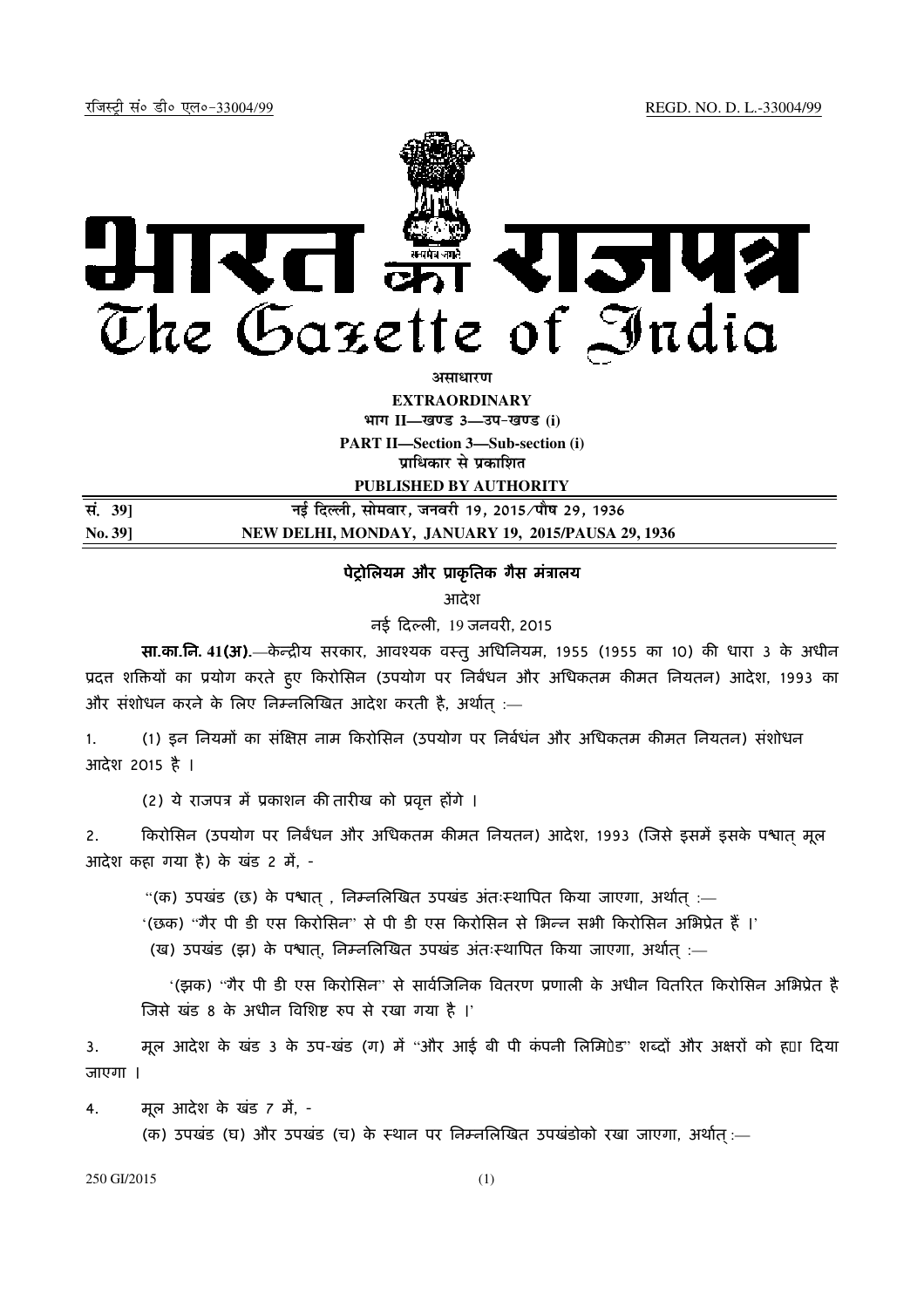"(घ) इंडियन आयल कारपोरेशन लिमिपेड, हिन्दुस्तान पेट्रोलियम कारपोरेशन लिमिपेड और भारत पेट्रोलियम लिमिपेड यह सुनिश्चित करेंगे कि गुणता नियंत्रण को इस प्रकार से कार्यन्वित किया जाए कि देश में उत्पादित किरोसिन के विक्रय किए जाने के पहले और आयतित किरोसिन की दशा में पत्तन पर भंडारण अवसंरचना में रखे जाने या विक्रय किए जाने के पहले भारतीय मानक ब्यूरो विनिर्देशन सं. आई एस-1459 के अधीन विनिर्देशन को किरोसिन पूरा करें" ।

(च) समानांतर विपणनकर्ता को इस अधिनियम के उपबंधों, नियमों और उसके अधीन बताए गए विनियमों और तत्समय प्रवृत्त विधियां जिस प्रकार से लागू हों के अनुपालन करने पर गैर पी डी एस किरोसिन के पैकेज और विक्रय की अनुमति होगी ;।"

(ख) उपखंड 7 (छ) को हटा दया जाएगा ।

- 5. माल आदेश में, खंड 7 क को ह0ा दिया जाएगा ।
- 6. मूल आदेश में खंड 11 के पश्चात्, निम्निलिखित परंतुक अंतःस्थापित किया जाएग, अर्थात् :-

"परंतु यह कि समानांतर विपणनकर्ता (जो आदेश के उपबंधों का अनुपालन कर रहें है) और उच्च किरोसिन तेल (एस के ओ) के थोक व्यापारी (जो सरकारी तेल कंपनी द्वारा नियुक्त किए गए हैं) को गैर पी डी एस किरोसिन की आपूर्ति क्रियाकलाप, विपणन, व्यवसाय या वाणिज्य को इस आदेश के उपबंधों से छू0 होगी ।"

7. मूल आदेश में, अनुसूची क, अनुसूची ख, अनुसूची ग और अनुसूची घ को ह¤ा दिया जाएगा ।

[फा.सं. 45011/94/2012-4वतरण]

डा. नीरज मित्तल, संयुक्त सचिव

fDप्पण : मूल आदेश भारत के राजपत्र, असाधारण भाग II, खंड 3, उपखंड (i) में संख्यांक सा.का.नि. 584 (अ) तारीख 2 सितम्बर, 1993 को प्रकाशित किया गया था और निम्नलिखित संख्यांकों के द्वारा पश्चात्**व**र्ती किया गया था ।

- 1. सा.का.िन. 509 (अ) तार!ख 19 जून, 1995
- 2. सा.का.नि. 126 (अ) तारीख 8 मार्च, 1996
- 3. सा.का.नि. 638 (अ) तारीख 21 अक्तूबर, 1998
- 4. सा.का.िन. 105 (अ) तार!ख 22 फरवर!, 2001
- 5. सा.का.िन. 931 (अ) तार!ख 5 दस<बर, 2003
- 6. सा.का.िन. 405 (अ) तार!ख 6 जुलाई, 2006
- 7. सा.का.िन. 19 (अ) तार!ख 12 जनवर!, 2007
- 8. सा.का.नि. 2 (अ) तारीख 1 जनवरी, 2009

## **MINISTRY OF PETROLEUM AND NATURAL GAS**

## **ORDER**

## New Delhi, the 19<sup>th</sup> January, 2015

**G.S.R. 41(E).**—In exercise of the powers conferred under section 3 of the Essential Commodities Act, 1955 (10 of 1955), the Central Government hereby makes the following order further to amend the Kerosene (Restriction on Use and Fixation of Ceiling Price) Order, 1993, namely:—

1. (1) This Order may be called the Kerosene (Restriction on Use and Fixation of Ceiling Price) Amendment Order, 2015.

(2) It shall come into force on the date of its publication in the Official Gazette.

2. In the Kerosene (Restriction on Use and Fixation of Ceiling Price) Order, 1993 (hereinafter referred to as the principal Order), in clause 2, ---

- (a) after sub-clause (g), the following sub-clause shall be inserted, namely:—
	- '(ga) "Non-PDS Kerosene" means all kerosene other than PDS kerosene;'.

(b) after sub-clause (i), the following sub-clause shall be inserted, namely:—

'(ia) "PDS Kerosene" means the kerosene distributed under the Public Distribution System as distinguishable under clause 8;'.